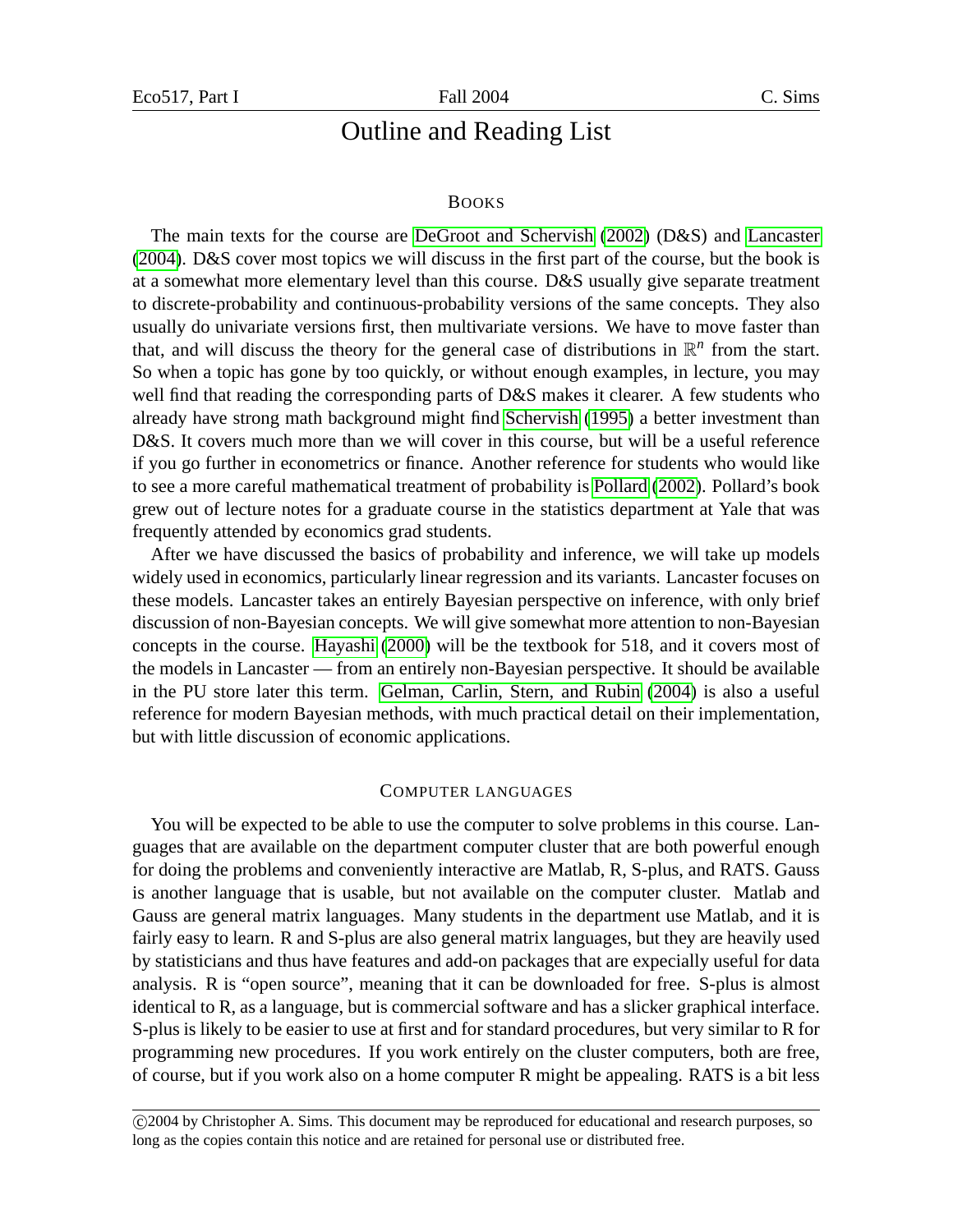flexible as a programming language than the others, but has the longest list of pre-packaged econometric procedures and add-on packages. It is commercial software.

Other widely used statistical programs are SPSS, STATA and SAS. They may handle very large data sets and standard procedures better than the programs listed above, but they are not flexible computer languages. Knowing one of them is probably not enough by itself to let you handle all the exercises in this course. General purpose computer languages like C, Java, or Fortran are in principle flexible enough to handle the exercises in this course, but they are not interactive and do not have built-in matrix expression handling, so using them for course exercises would probably be tedious.

You should learn at least one of Matlb, R, S-plus or RATS (or Gauss if you have access to it). We will provide some computer tutorial in precept meetings, but learning these languages occurs mainly when you experiment with them on you own.

1. PROBABILITY AND DECISION THEORY

"NTBHO" in the lists of readings refers to "Notes to be handed out".

#### 1.1. **Interpretations of probability.** 9/9

D&S 1.1-1.5, 1.11

[Ferguson](#page-5-6) [\(1967,](#page-5-6) chapters 1 and 2)

Both of these references include considerable material that we will not cover in class and that you are not responsible for. Ferguson gives a more rigorous and detailed discussion that covers everything we will do in class on decision theory. The D&S chapters discuss other approaches to interpreting probability and cover basics (like set theory) that we are assuming everyone knows to start with.

#### 1.1.1. *Decision.*

1.1.2. *Market.*

1.1.3. *Physical.* Symmetry, frequency.

#### 1.2. **Random variables, expectations, distributions and densities.** 9/14

D&S chapters 2 and 3. You can skip 2.4 and 2.5 for now. D&S Chapter 4.1-2,4.7

We will discuss expectations at an earlier stage than do D&S, then go back to discussion of topics that are taken up in chapters 2 and 3 of D&S.

1.2.1. *Expectation of a random variable.*

1.2.2. *Expectation from probability, or vice versa?* Expectations as integrals; probabilities as expectations of indicator functions.

1.2.3. Probabilities from ordinary densities in  $\mathbb{R}^n$ .

1.2.4. *Discrete probabilities as densities with respect to counting measure.*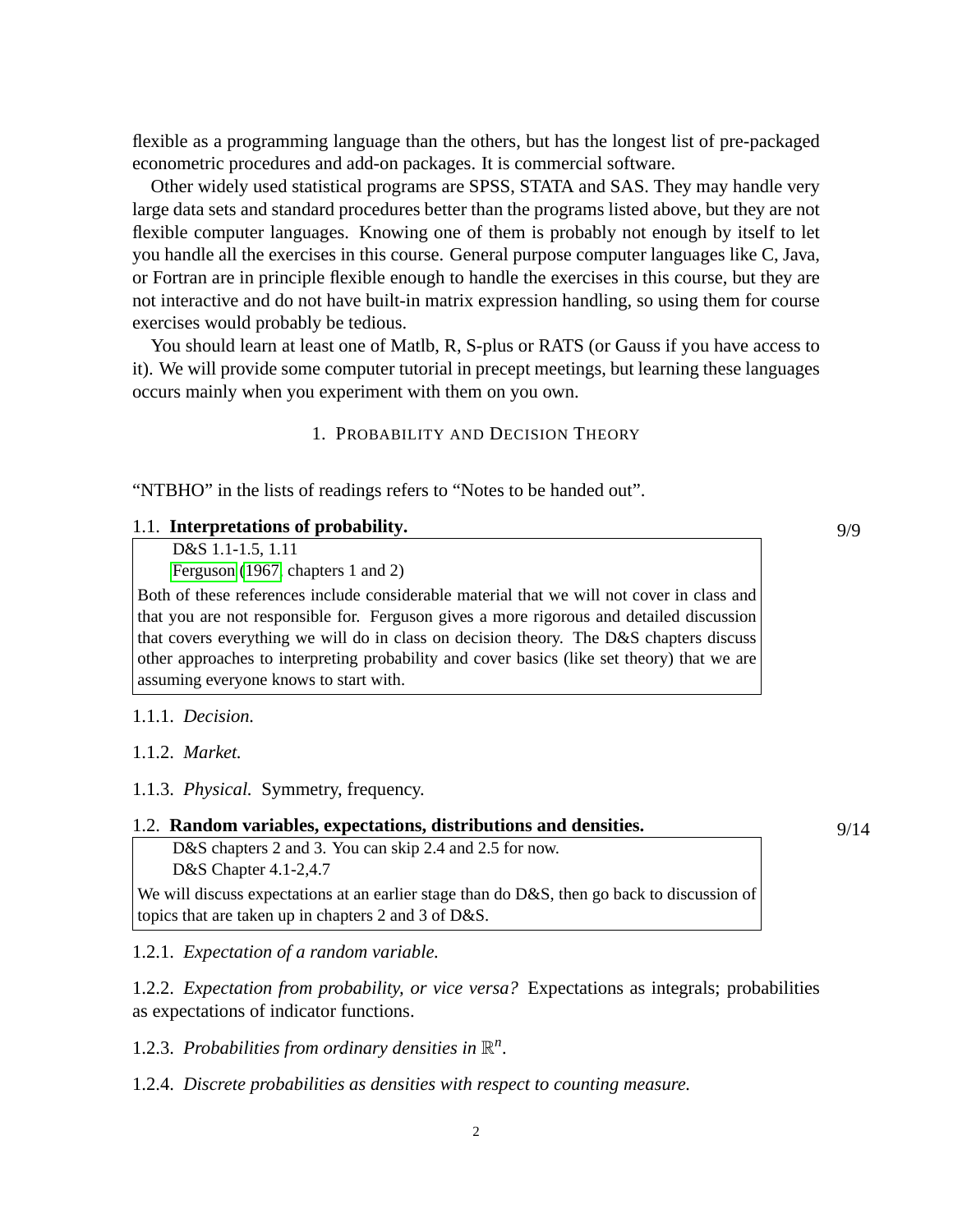- 1.2.5. Densities with respect to more complicated measures in  $\mathbb{R}^n$ .
- 1.2.6. Distribution functions in  $\mathbb{R}^n$ .
- 1.2.7. *Conditional expectation.*

The law of iterated expectations. Conditional probability from conditional expectation. Conditioning on sets and random variables.

- 1.2.8. *Independence.*
- 1.2.9. *Conditional and marginal probabilities from joint distributions.*
- 1.2.10. *Bayes' rule.*
- 1.2.11. *Transformations of random variables: Jacobians.*
- 1.2.12. *Density functions for sums and quantiles of random variables.*

# 1.3. **Moments, quantiles.** 9/21 D&S Chapter 4.3-6

- 1.3.1. *Characterizing the shape of a distribution.* The moment sequence and quantiles as descriptive devices.
- 1.3.2. *Covariance and correlation; eigenvector/eigenvalue decomposition.*
- 1.3.3. *The characteristic function.*
- 1.3.4. *Markov and Chebyshev inequalities.*

## 1.4. **Particular distributions.** 9/23

- D&S Chapter 5.1-6,5.9-12,7.1-4
- 1.4.1. Γ*, Beta.*

## 1.4.2. *Multivariate Normal.*

The density function. Normality of conditionals and of linear combinations. Equivalence of independence and lack of correlation.

1.4.3.  $\chi^2$ , t, Wishart, inverse-Wishart, inverse- $\Gamma$ .

# 2. STATISTICS

#### 2.1. **Models, parameters, nuisance parameters, error terms, shocks.** 9/28  $\frac{M_{\text{O}}}{N_{\text{C}}N_{\text{C}}}\frac{M_{\text{O}}}{N_{\text{C}}N_{\text{C}}}$

| D&S Chapter 6.1-4, 6.7-9, 7. |  |
|------------------------------|--|
| Lancaster, Chapter 1.        |  |

2.1.1. *Making data analysis more "objective".* Models, parameters, and shocks.

2.1.2. *Likelihood, sufficiency.*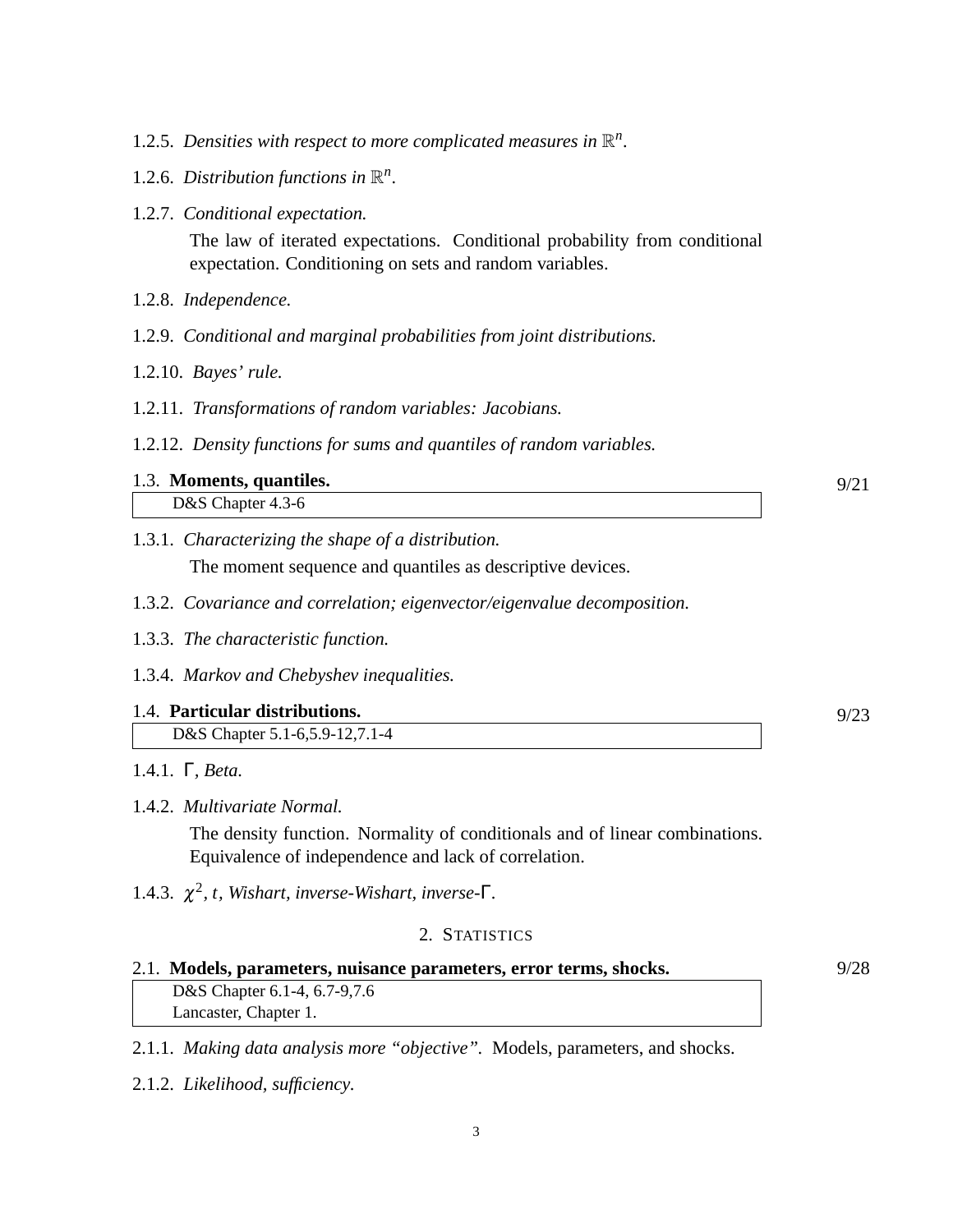### 2.1.3. *Applying Bayes rule: priors.*

Conjugate; ignorance; dummy observation.

# 2.2. **The Standard Normal Linear Regression Model.** 9/30

Lancaster, 3.1-3.3, 3.8

2.2.1. *Posteriors for multivariate normal distributions with conjugate priors.*

# 2.3. **Computer-intensive analysis of posteriors.** 10/7 Lancaster, Chapter 4 D&S 11.1-4

2.3.1. *Direct MC for nonlinear transformations of parameters.*

[Gelman, Carlin, Stern, and Rubin](#page-5-5) [\(2004\)](#page-5-5) (Chapter 11, 13.3)

- 2.3.2. *Importance sampling.*
- 2.3.3. *MCMC: Metropolis, Metropolis-Hastings.*

# 2.4. **Estimation, competing models, tests, confidence intervals.** 10/12 D&S 6.5-6,7.5,7.7,8.1,8.5-9 Lancaster, Chapter 2

## 2.4.1. *Bayesian posterior means and medians.*

- 2.4.2. *Unbiased estimation.*
- 2.4.3. *Maximum likelihood.*
- 2.4.4. *Forming and using posteriors across models.*
- 2.4.5. *Tests and confidence intervals.*
- 2.4.6. *Bayesian Predictive Model Checking.*

# 2.5. **Central limit theorems, asymptotic approximations.** 10/19 D&S 5.7 Lancaster, p.44-51, 100-102. (These passages are parts of Chapters 1 and 2, assigned

- 2.5.1. *Definitions of convergence.*
- 2.5.2. *Asymptotic gaussian shape of the likelihood.*
- 2.5.3. *Asymptotic distribution of functions of averages: the* ∆ *method.*

in previous sections, but are especially relevant here.)

2.5.4. *Asymptotic approximations for model comparison.* Schwarz and Akaike criteria; LaPlace approximation.

# **Mid-Term Exam: 10/21**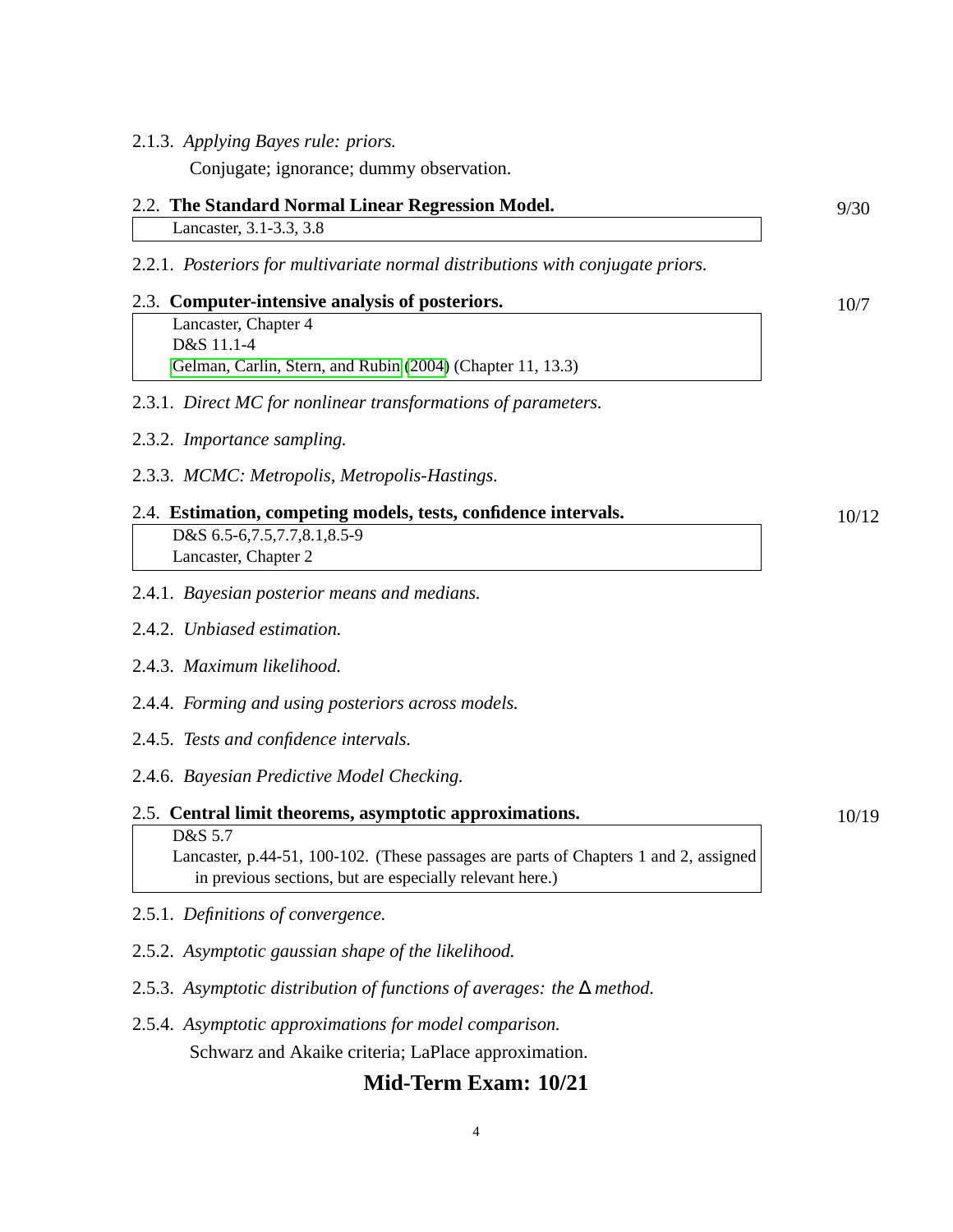| 2.6. Criticizing and expanding the linear regression model.<br>Lancaster 3.5-3.7, 7.1-7.3 | 11/2  |  |
|-------------------------------------------------------------------------------------------|-------|--|
| 2.6.1. Parametric, sieve, and other nonparametric approaches to model expansion.          |       |  |
| 2.6.2. Non-scalar covariance matrix problems in general: GLS.                             |       |  |
| 2.6.3. Heteroskedasticity.                                                                |       |  |
| 2.6.4. Panel data, random effects and random coefficients.                                |       |  |
| 2.7. Some nonlinear models.                                                               | 11/9  |  |
| Lancaster, Chapter 5                                                                      |       |  |
| 2.7.1. Probit, Logit.                                                                     |       |  |
| 2.7.2. Truncated and censored data, Tobit.                                                |       |  |
| 2.7.3. Generalized linear models.                                                         |       |  |
| 2.7.4. Selection.                                                                         |       |  |
| 2.7.5. Duration.                                                                          |       |  |
| 2.8. Regression in time series.<br>Lancaster, 9.1<br>Sims (revised 1996)                  | 11/16 |  |
| 2.8.1. AR models.                                                                         |       |  |
| 2.8.2. Trend, unit roots, initial conditions.                                             |       |  |
| 2.8.3. GLS with serially correlated errors.                                               |       |  |
| 2.9. Multiple Equation Models, Instrumental Variables.                                    | 11/23 |  |
| Lancaster, Chapters 6,8<br>Sims (2001)<br><b>NTBHO</b>                                    |       |  |
| 2.9.1. SUR.                                                                               |       |  |
| 2.9.2. Structure, simultaneity bias.                                                      |       |  |
| 2.9.3. GMM.                                                                               |       |  |
| 2.10. Multiple equation time series models.<br><b>NTBHO</b>                               | 12/2  |  |
| 2.10.1. VAR's.                                                                            |       |  |
| 2.10.2. SVAR's.                                                                           |       |  |
| 2.10.3. Unit roots and cointegration.                                                     |       |  |